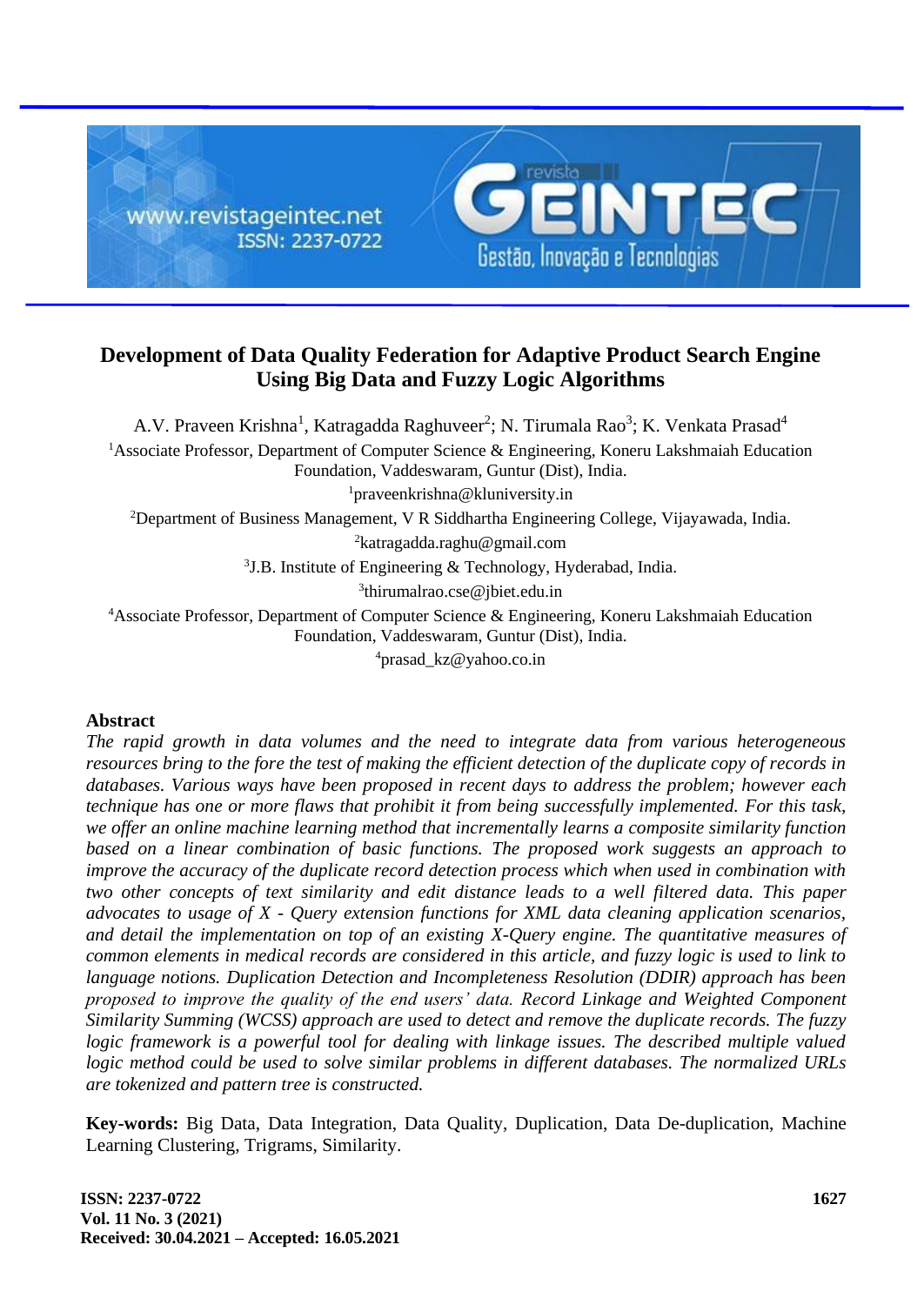#### **1. Introduction**

Databases play important role in contemporary digitalized world where emphasis is on encouraging paper less alternatives. A number of organizations require quality data for critical decision making like various entitlements, concessions or may it be a distribution system. [1] Data mining assists both technologists and technology users in lowering costs and increasing profits. Furthermore, data mining is one of the most effective analytical methods for analyzing, categorizing, and summarising data [2]. Multiple legacy and information systems support the health-care system's health-care providers. Because of the poor design of the information systems, they enable the integration and simplification of healthcare delivery processes in order to improve quality. The adoption of comprehensive information systems in the health care system has proven to be a route wrought with risks and perils. database management systems and poor performance [3]. Historically, one of the most studied examples of record linking has been establishing if two database records for a person correspond to the same person, which is a crucial data cleaning step [4]. Prior to data mining, it is required to improve the quality of data in a data warehouse. process. For various goals, a variety of data cleansing techniques are used [5]. Record duplication is the process of detecting these various versions. In general, duplicate records have a higher resemblance than random pairs of records [6]. Furthermore, many record linkage tasks, such as product normalisation, require many fields to be connected. These records could be pre-structured, or the fields might have been derived from a written description [7].

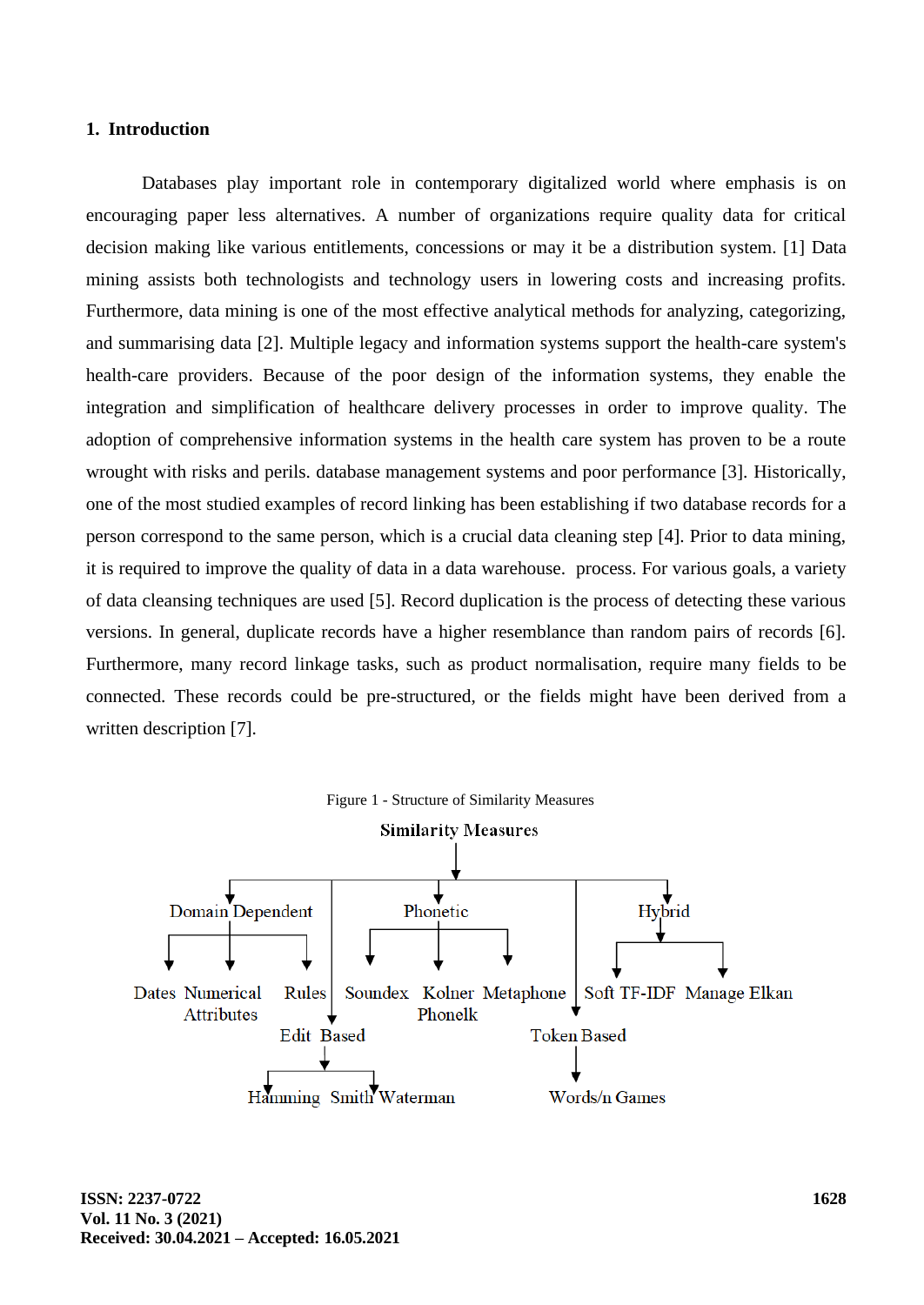#### **2. Related Works**

Block-level compression on individual database pages is the most prevalent way operating DBMSs minimize data storage space. When pages are evicted from memory and written to disc, MySQL's InnoDB, for example, can compress them [3] [8].

The framework for this essay is the fuzzy logic approach process. A set of general domainindependent transformation functions is given in the framework to reconcile the various text formats of attributes or fields in records [9]. Data mining is used by Blockbuster Entertainment to recommend products to customers based on their video rental history in its database, which uses point-of-sale transaction data and saves it in its data warehouse [10]. To deal with the huge query, it employs hash. The notion that new data is constantly becoming accessible as product offers is a significant aspect of the product normalization domain offers arrive from merchants [11]. Simultaneously, a tiny percentage of inbound product offers have the Universal Product Code (UPC) feature, which uniquely identifies items functions across different offer fields [12]. The weights of basic functions in the linear combination are learned from labelled training data using a variant of the voted perception approach [13], which is very efficient for enormous volumes of streaming data in an online learning scenario. And, with the text, the duty of locating duplicates and near duplicates becomes even more critical, as every scholarship scheme has a limited number of sheets that must be filled with these types of data, and no one may earn two scholarships at the same time [14]. The efficiency of the sorted neighborhood method comes from sliding a window across the dataset and comparing just records within that window. The authors propose using XML parent and child relationships to compare objects, and applying the windowing methodology in a bottom-up manner to detect duplication at each level of the XML hierarchy [15].

#### **3. System Architecture**

A framework was proposed to perform data transformation, duplicate elimination and multitable matching with a set of purposely designed macro-operators [16]. Other characteristics to consider are the number of in-links minimum hop distance and the number of out-links minimum hop distance. Source Selection: The statistically based rating aids in the selection of a source URL. The proposed work's fundamental flaw was that it increased the number of unstructured files and crowded the name space, which addressed the de-duplication issue utilizing the Uniform Resource Locator [17].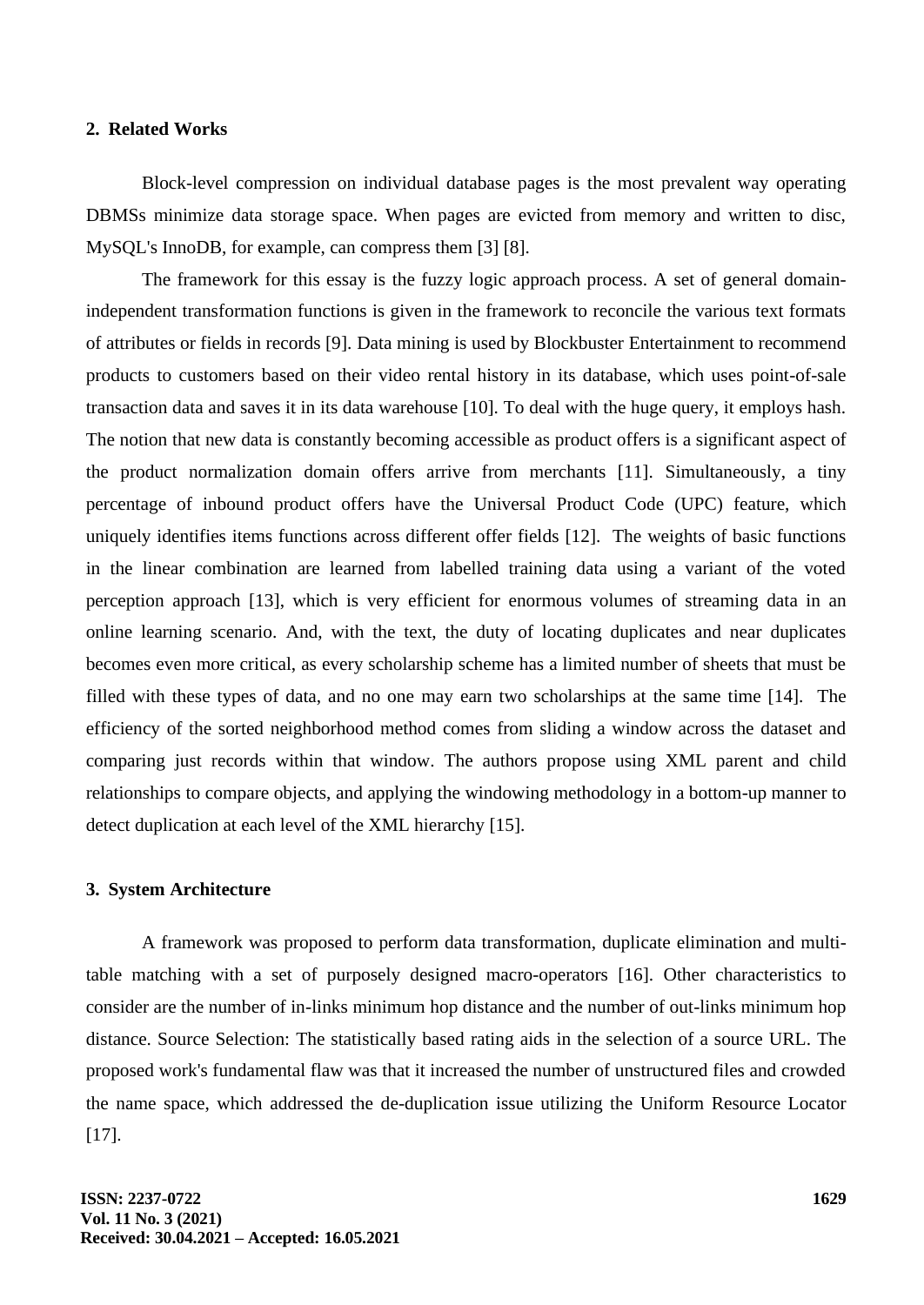We offer a novel application domain of product normalization for comparison shopping as an example of the record linking problem in a data stream scenario.



Figure 2 - Overview of System Architecture

We have captured the data via online and offline mode in form of excel sheets there are possibilities of data inconsistency in case of data being collected like typographical errors while typing in excels while typing for district name it may be mistyped due to human error. [18]. The URLs are parsed for host-specific tokens and delimiters. The source and target URLs are chosen when pair-wise rule creation is completed. Machine learning is used to fine-tune the rules using the generalisation methodology [19]. The results are precise and duplicative-free. The suggested system's basic modules are as follows:



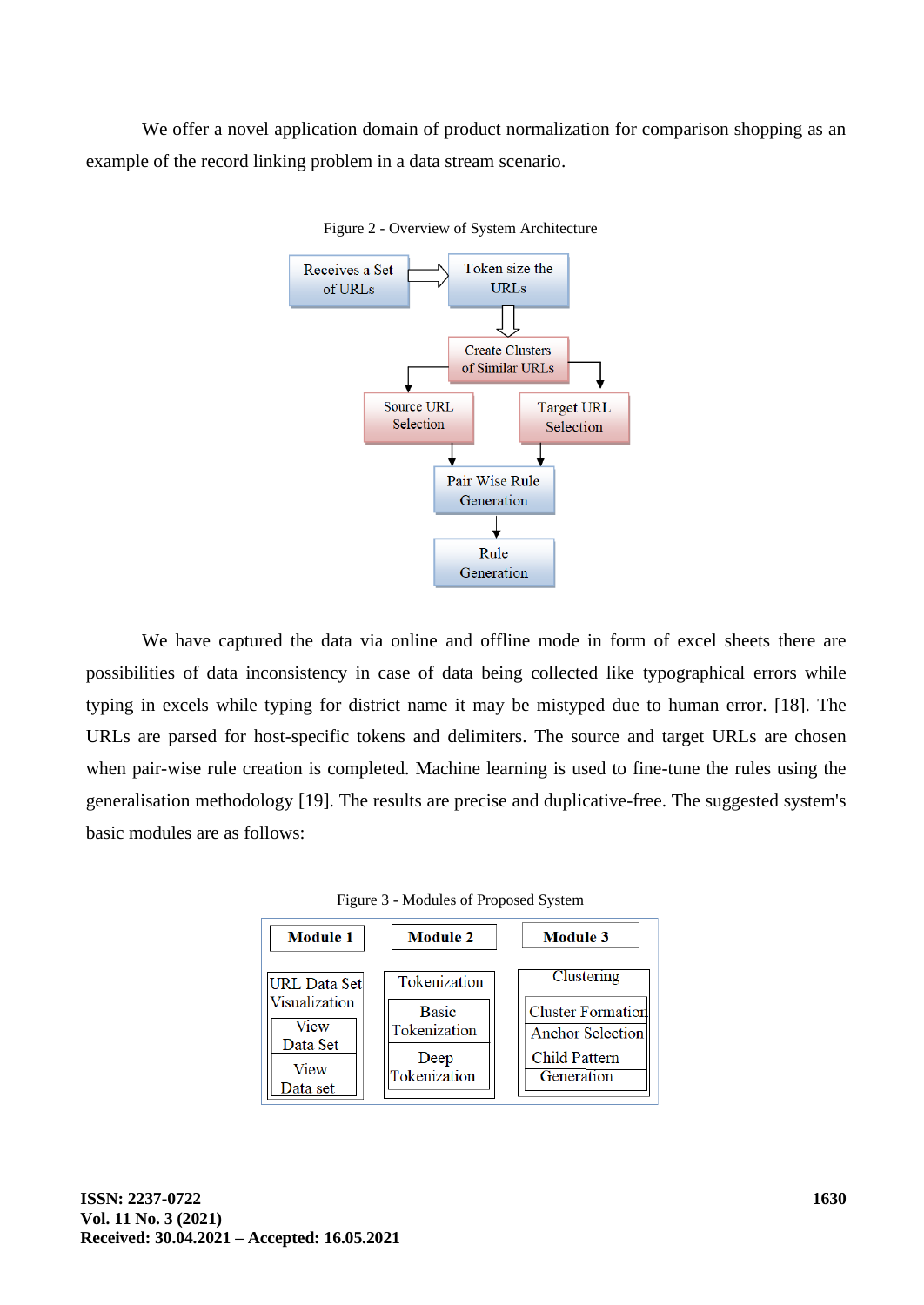| <b>Module 4</b>                          | <b>Module 5</b>                                                   | <b>Module 6</b>                         |
|------------------------------------------|-------------------------------------------------------------------|-----------------------------------------|
| Pair wise URL<br>Selection<br>Source URL | <b>Rule Generation</b>                                            | Comparision                             |
|                                          | <b>Cluster Selection</b><br><b>Key Selection</b><br>with max info | Maximum<br>Duplicates<br>Identification |
| Selection                                |                                                                   |                                         |
| <b>Target URL</b><br>Selection           | gain<br>Transformation                                            |                                         |
|                                          |                                                                   |                                         |

**URL Dataset Visualization:** To achieve data duplication, the work involved two sets of data. It is well recognised that data sets, both small and large, can be used for experimentation. These datasets either contain the URLs of a large number of websites or the URLs of a large number of web pages.

- 1. **Tokenization:** From the supplied standard delimiters, the protocols, hostnames, query arguments, and path components are also extracted. The URLs in the datasets are used to create clusters first. Then, from the URL clusters created in the preceding phase, anchors are chosen.
- 2. **Clustering:** Clustering is the process of forming clusters using URLs. Module 3's first step is to build the cluster, which is then sent to the rule generalization module.
- 3. **Pair wise rule generation:** The pair wise rule generation module is used to generate pair wise rules from duplicate cluster URL pairs. This module lays forth the transformational rules.
- 4. **Rule generalization:** The cluster groupings were chosen. A key is chosen from the cluster that was previously picked. Knowing that all keys contain information gains, the key selection is made by examining the key's maximal information gains.

**Comparison:** This is the final step in presenting users with non-redundant duplicated data. The number of duplicated data is evaluated using two data sets.

## **4. Algorithms XML**

## **Data Cleaning**

Relatively to the process of XML Data Cleaning is possible to create a methodology which ensures the cleaning of XML data sources [20]. In relational databases it is possible to ensure the data cleaning of relations ensuring the cleaning of theirtuples of their attributes are resolved. Since the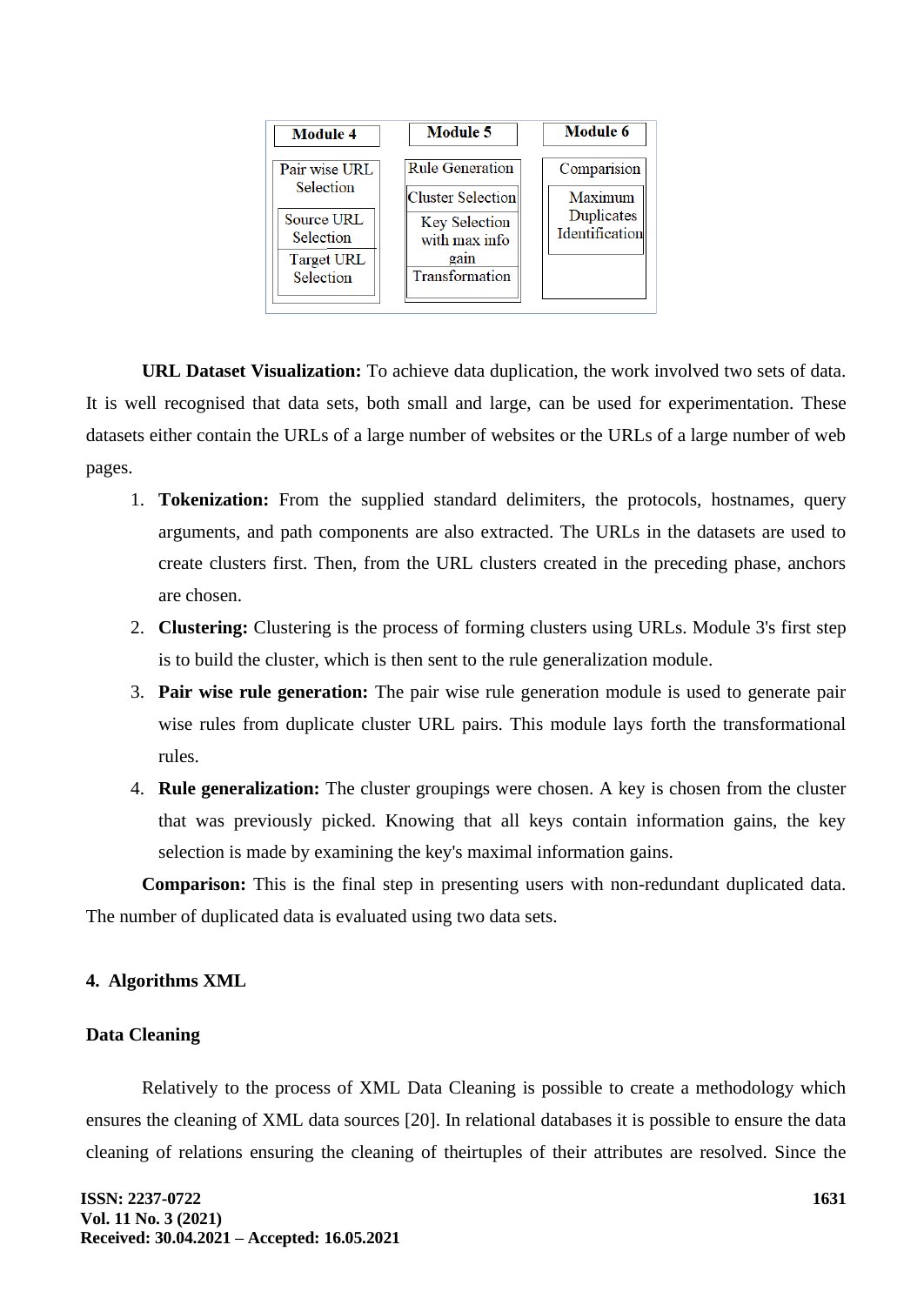XML structure varies depending on the data source the methodology for XML data cleaning must be different and has to take into account the hierarchical structure (tree based) of XML data[21].

#### **X-Query Extension Functions for Data Cleaning**

These functions return a normalized value for a given field depending on its type separate class of functions into two sub- groups: those that handle basic types and those that handle complex entities, such as addresses phone numbers, city and country names, and zip codes [22]. These functions return the most similar entry in a dictionary for a given input word. The following functionalities were supplied. . They are applied to a set of values of the same type and return a single value. They are useful when we need to merge or consolidate data records.

#### **Training the Composite Similarity Function**

To identify co-referent records, each candidate pair of records must be classified as either coreferent pairings M or non-equivalent pairings U. Given a domain ∆R from which each record is sampled and a set of K similarity functions fk:∆R

 $\times$  ∆R  $\rightarrow$  R that operate on pairs of records, we can produce a pair-space vector xi ∈R K+1 for every pair of records (Ri1, Ri2): xi=[1,f1(Ri1,Ri2),...,fK(Ri1,Ri2)]T. By classifying the associated feature vector xi and interpreting classification confidence as similarity, any binary classifier that returns confidence scores can be used to assess the overall similarity of a record pair (Ri1,Ri2).

### **Algorithm: Averaged Perceptions Training**

**Input:** Training set of record pairs  $\{(\text{Ri1}, \text{Ri2,yi})\}\$ ,  $y \in \{-1, +1\}$  number of epochs T similarity functions  $F = \{fi(\cdot, \cdot)\}\ K = 1$ 

**Output:** Weight vector  $\alpha \text{avg} = {\alpha i} K = 0$ 

Algorithm: Initialize  $\alpha$ avg =  $\alpha$  = 0 Initialize  $xi = [1, f1(Ri1, Ri2), \dots, fk(Ri1, Ri2)]$ for  $i = 1...M$  For  $t = 1...T$  For  $i = 1...M$ Compute  $\hat{y}$  = sign( $\alpha \cdot \hat{x}$ i)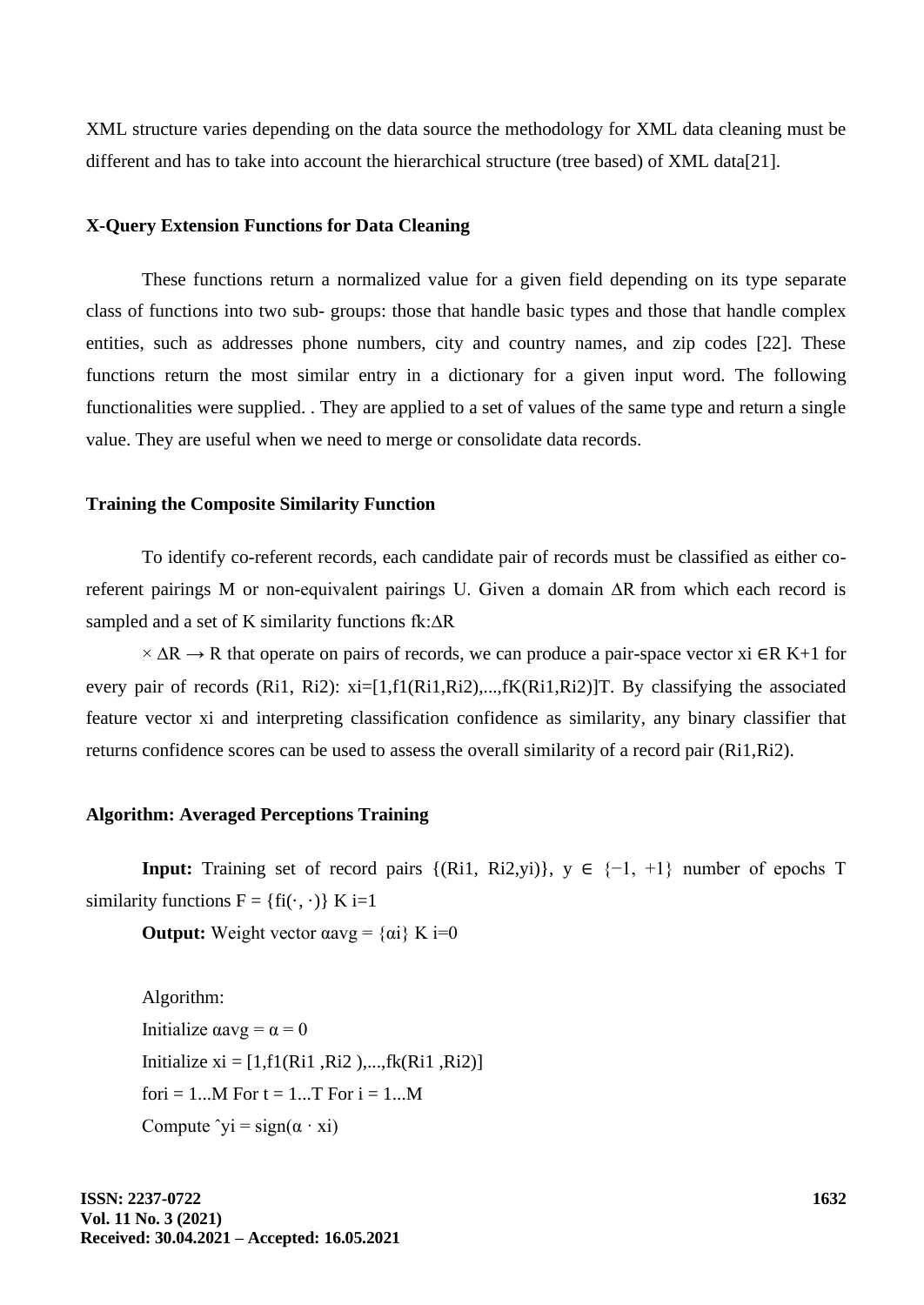If  $\gamma$ i 6= yi α = α + yixi αavg = αavg + α αavg = αavg T·M

Other loss functions, such as log-loss  $\log(x_i, y_i) = \ln(1 + \exp(y_i \cdot x_i))$ , are used in the algorithm. Because changing the loss function did not result in a qualitative change in final performance on the linking task in our studies, we only publish findings using hinge loss.

## **5. Results**

We have examined the proposed solutions output for the smaller data set /training dataset to set our threshold parameter values for similarity score and normalized edit distance. Then we have executed proposed algorithms to the nearly crore datasets and we are able to identify the lacs records that are near duplicates. The suggested pair wise rule generalisation strategy outperforms the previous techniques. The efficiency of the system is defined as the degree of compatibility of the system with the targeted issue as measured against multiple datasets.



Choosing when to cease further cluster merging so that the residual clusters may be reported as groupings of co-referent data is an important part of the hierarchical cluster merging stage. The measure of achievement of a certain task when compared to past achievements is called performance. The new method's performance is compared to that of the existing approach.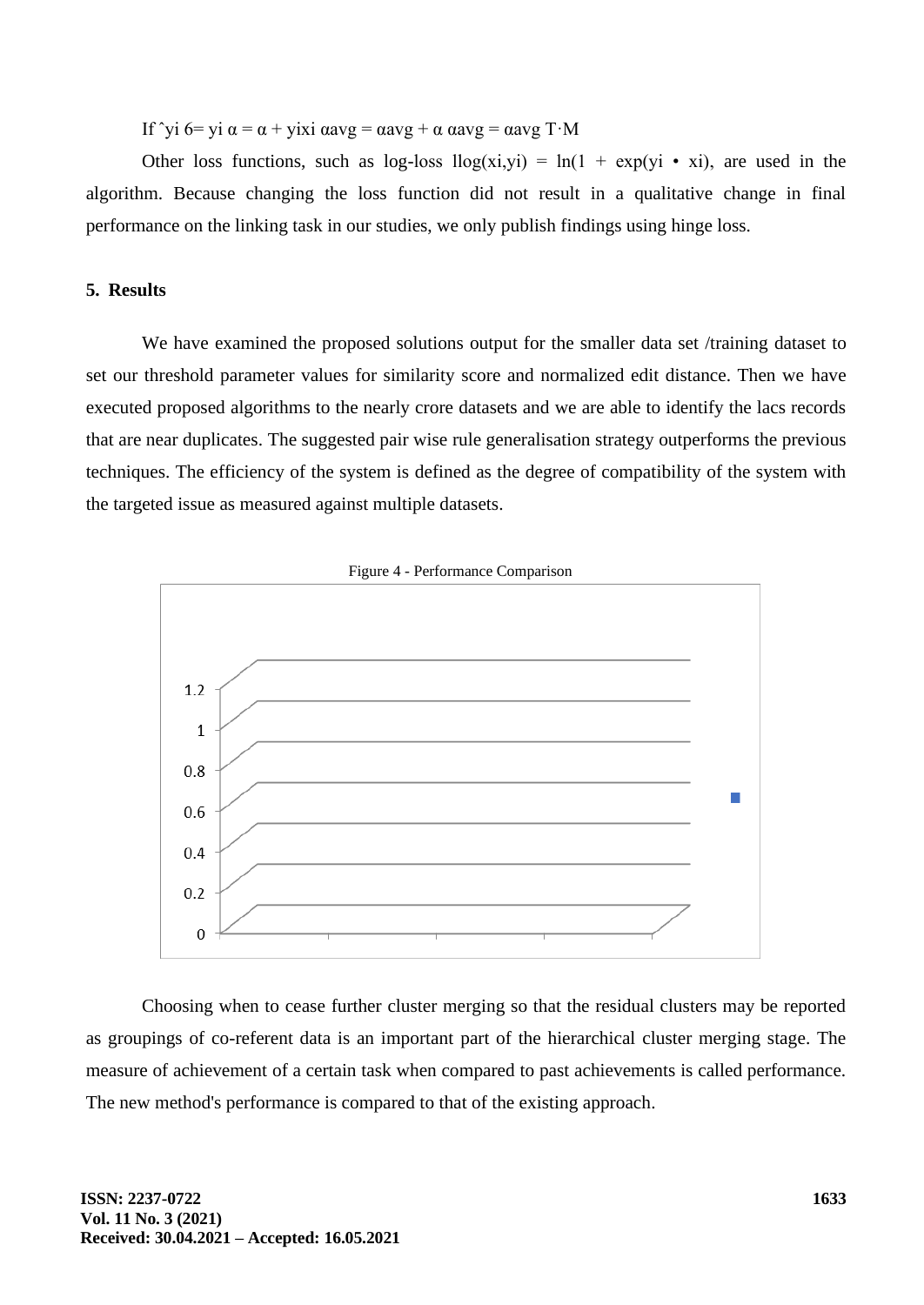#### **6. Conclusion**

This work has presented an algorithm for overcoming the issue of inconsistent data and detecting the near duplicates withan advance approach. Due to the high quantity of duplication present in the web, crawling relevance and indexing, two crucial components of Internet search via a search engine, have been affected. This is a serious problem for consumers of internet search engines. Because there is so much duplicated data created even by autonomous users, duplication has become a need. In the process of obtaining unique URLs, the methodology is unique. The data from two different data sets is compared and the duplicated data is examined. The uniqueness weight of an attribute is calculated using decision tree learning for matching rules generation by dividing the total number of unique attribute values contained in the attribute set by the total number of values for that attribute set. We discovered that linkage methods that examine the similarity of numerous pairs of records at the same time perform much better than a pair-wise technique in which each linkage choice is made separately. We discovered that linkage approaches that assess the similarity of numerous pairs of records at the same time perform much better than a pair-wise technique where each connection is considered separately decision is made in isolation. Another work done in the future to improve the results generated by the data cleaning programs implemented withthe data cleaning library, is the support for user feedback and the interactive cleaning.

#### **References**

K.C.C. Chang and J. Cho, *"Accessing the web: From search to integration," in SIGMOD,* 2006, 804–805.

Alvero E. Monge *"An adaptive and efficient algorithm for detecting approximately duplicate database record"* California State University Lond Beach CECS Department CA 90840 8302

Li Yujian And Liu Bo "A Normalized Levenshtein Distance Metric" *IEEE Transactions on Pattern Analysis and Machine Intelligence,* 29(6), June 2007

Oleg Bartunov, Teodor Sigaev "Effective Similarity Search In PostgreSQL" *Lomonosov Moscow State University,* PGCon-2012, Ottawa

Deepa, K. and Rangarajan, R. A Comprehensive Review of Significant Researches on Duplicate Record Detection in Databases, *Advances in Computational Sciences and Technology,* 2(2), 117-134, 2009.

Elmagarmid AK, Horowitz B, Karabatis G, Umar A. Issue in multisystem integration for achieving data reconciliation and aspects of solution. Technical report, Bellcore Research;1996.

Trillium Software. How data profiling & analysis saves companies \$millions. *White paper in data integration and data quality management.* 2003 [cited11.08.11].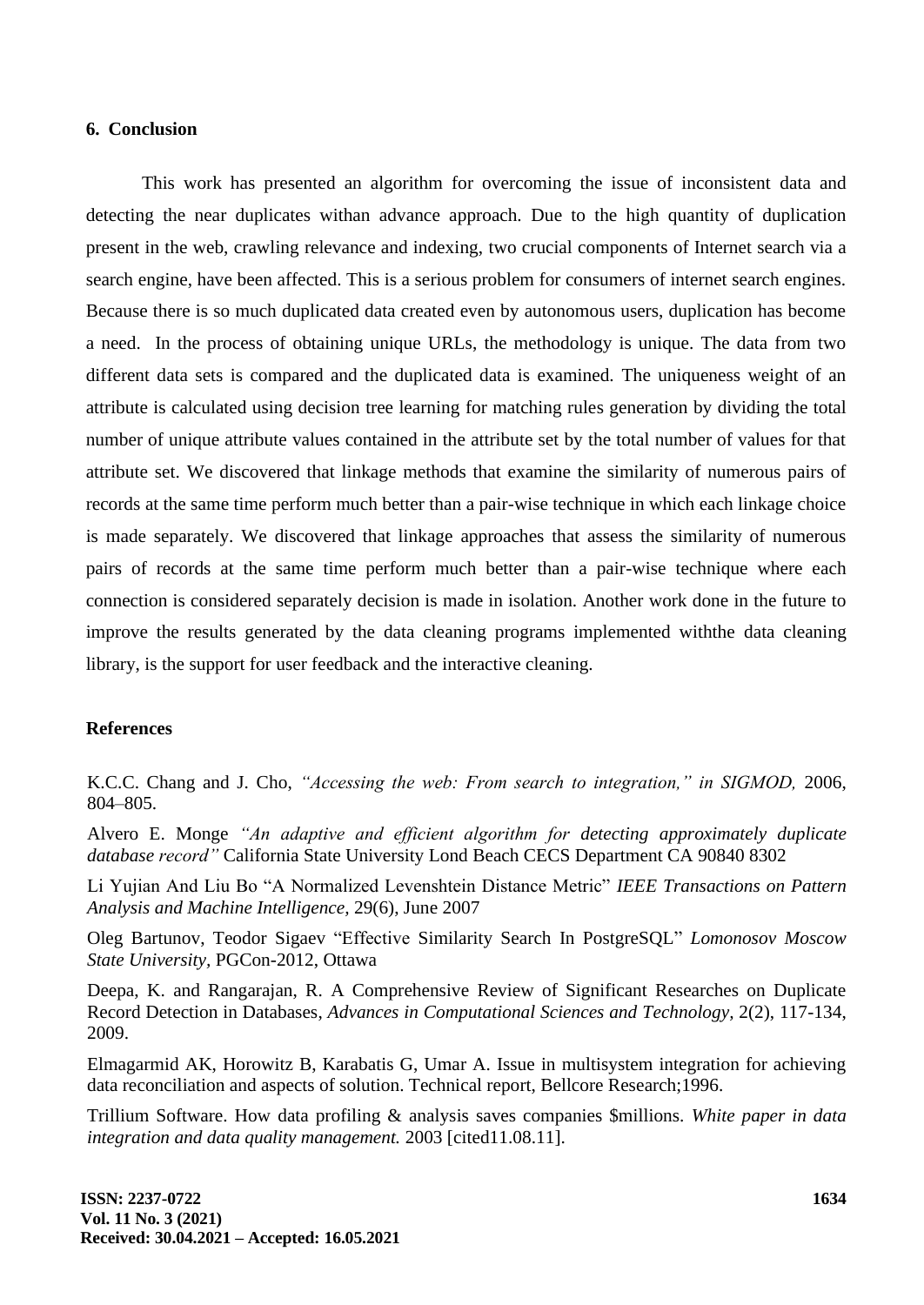Wei M, Sung AH, Cather ME. Improving database quality through eliminating duplicate records. *Data Sci J* 2006; 5(19): 127–142.

Dasu T, Johnson T, editors. *Exploratory data mining and data cleaning.* New Jersey: John Wiley & Sons, Inc.; 2003.

R. Saha Roy, R. Sinha, N. Chhaya, and S. Saini, "Probabilistic deduplication of anonymous web traffic*," in Proceedings of the 24th International Conference on World Wide Web Companion,* 2015, 103-104.

S. Zawoad, R. Hasan, G. Warner, and A. Skjellum, "UDaaS: A Cloud-based URL- Deduplication-asa-Service for Big Datasets," *in IEEE International Conference on Big Data and Cloud Computing (BdCloud)* 2014, 271-272.

X. Wu, X. Zhu, G.-Q. Wu, and W. Ding, "Data mining with big data," *IEEE Transactions on Knowledge and Data Engineering,* vol. 26, pp. 97-107, 2014.

M.Y. Lin, P.Y. Lee, and S.C. Hsueh, "Apriori-based frequent itemset mining algorithms on MapReduce," *in Proceedings of the 6th international conference on ubiquitous information management and communication,* 2012, 76.

L. Kolb, A. Thor, and E. Rahm, "Dedoop: efficient deduplication with Hadoop," *Proceedings of the VLDB Endowment,* 5, 1878-1881, 2012.

A. Das Sarma, A. Jain, A. Machanavajjhala, and P. Bohannon, "An automatic blocking mechanism for large- scale de-duplication tasks," *in Proceedings of the 21st ACM international conference on Information and knowledge management,* 2012, 1055-1064.

K. Shim, "MapReduce algorithms for big data analysis," *Proceedings of the VLDB Endowment,* 5, 2016-2017, 2012.

M. Jaro. Advances in record-linkage methodology as applied to matching the 1985 census of Tampa, Florida. *J. of the American Statistical Association,* 84: 414– 420, 1989.

G.R.G. Lanckriet, N. Cristianini, P.L. Bartlett, L. El Ghaoui, and M. I. Jordan. Learning the kernel matrix with semidefinite programming. *J. of Machine Learning Research,* 5: 27–72, 2004.

S. Lawrence, K. Bollacker, and C.L. Giles. Autonomous citation matching. *In Proc. of Agents*-1999, 392–393,1999.

X. Li, P. Morie, and D. Roth. Robust reading: Identification and tracing of ambiguous names. *In Proc. of NAACL-* 2004, 17–24, 2004.

C.D. Manning and H. Schutze. *¨Foundations of Statistical Natural Language Processing.* MIT Press,1999.

A. McCallum, K. Nigam, and L. Ungar. Efficient clustering of high-dimensional data sets with application to reference matching. *In Proc. of ACM SIGKDD-2000,* 169– 178, 2000.

S.S. Harsha, H. Simhadri, K. Raghu, K.V. Prasad, "Distinctly trained multi-source cnn for multicamera based vehicle tracking system" *Published in International Journal of Recent Technology and Engineering,* 2019, 8(2), 624–634.

Atmakuri Krishna Chaitanya, K.V. Prasad, "A Comparative study on Prediction of Indian Air Quality Index Using Machine Learning Algorithms" *Published in Journal of Critical Reviews,* 2020, 7(13), 41–46.